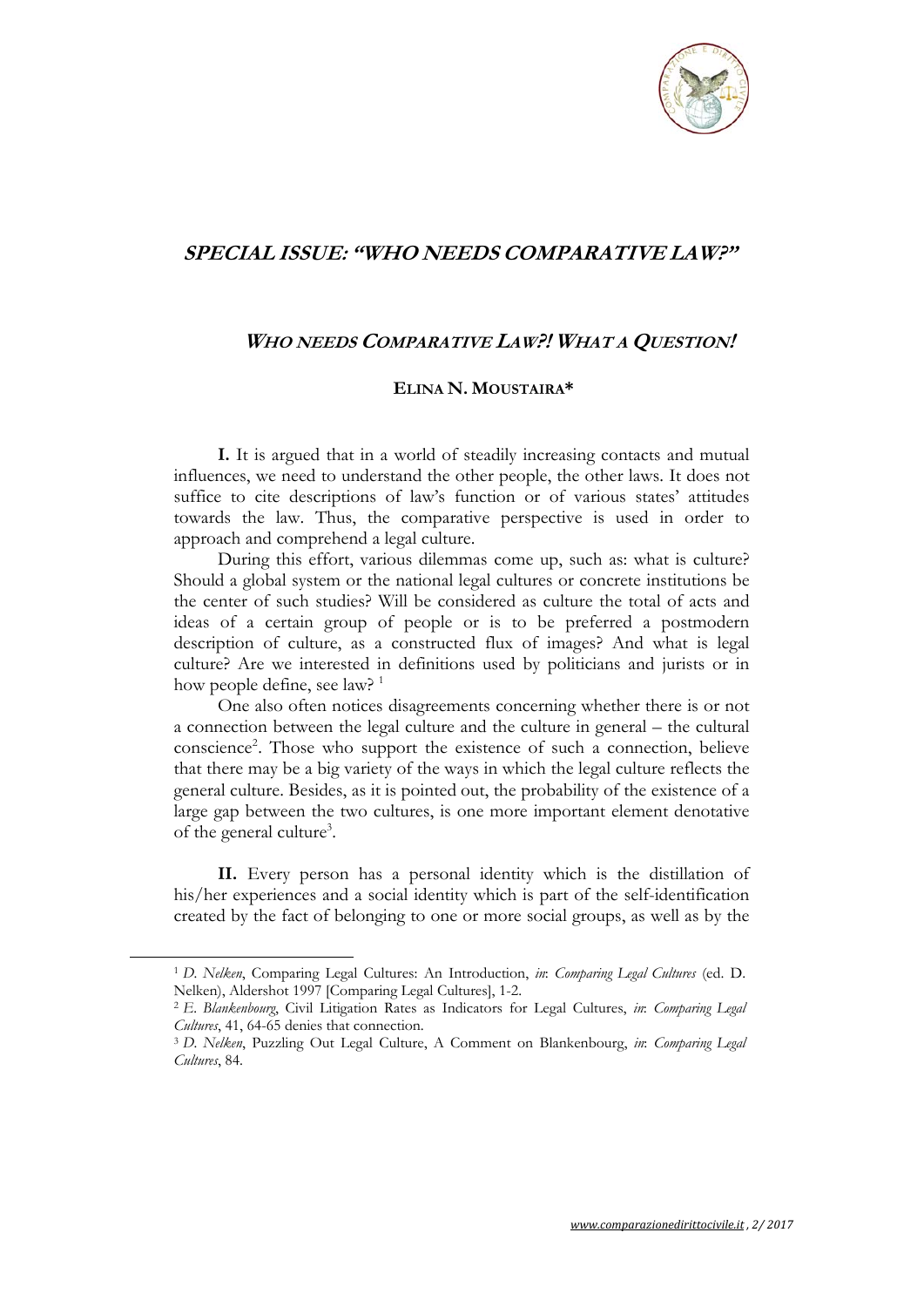

value and the emotional importance that this belonging/membership has for each person.

An important element of each person's identity, both personal and social, is the language, since his/her life experience is linguistic in every phase of his/her life. It is thus unavoidable that language also constitutes a "tool" of comparative law.

Each society's culture is a constituent element of her identity. Law, inside culture, proves and at the same time composes this identity. It incorporates beliefs and it expresses them with the sovereign language of each society. And exactly because the linguistic possibilities as well as the mentality are different in different societies, we have different laws, ready to respond to the specific conditions of these societies, even when the starting point seems common to all of them<sup>4</sup>.

One could therefore argue that the power of language in the legal procedures is very strong, that the legal narration is necessary in order to grasp the often elusive meaning of the human acts. Besides, it is the narrative form that connects the past with the present as well as the author with the reader and therefore has a innate ability to reveal the plurality of each fact's perspectives.

**III.** It has been claimed that culture, in the form of politics of dissimilarity in a multicultural society, "has invaded law"; that in our days, one observes an increase of pressure for e.g. a juridical definition of the racial or the national identity or for a specific protection of certain minorities in case their members commit criminal offences (*cultural defence*) 5 .

However, as it is rightly pointed out, this opinion presupposes that law formerly was culture-free, that before the appearance of the cultural pluralism, law could express without a problem people's moral convictions and social aspirations because, due to the social homogeneity, frictions were excluded. Even without the idea of multiculturalism though, law and culture try together to compose the people's codes of conduct. Law has never existed outside the cultural area, it was always obliged to handle the cultural variety and conflict<sup>6</sup>.

 Law is not static; neither is culture. Various procedures formed contemporary societies and their cultures, like for example the industrialization, the urbanization, the meteoric rise of the mass communication. Thus, objects of research and study are the inner procedures of cultural change. Cultures

<sup>4</sup> *J. Bell*, De la culture, *in* : *comparer les droits, résolument*, Presses Universitaires de France 2009, 247, 259-260.

<sup>5</sup> *R. Cotterrell*, The Struggle for Law: Some Dilemmas of Cultural Legality, *International Journal of Law in Context* 2009, 373, 376.<br><sup>6</sup> *N. Mezey*, Law's culture and lived culture: a comment on Roger Cotterrell's 'The struggle for

law: some dilemmas of cultural legality', *International Journal of Law in Context* 2009, 395, 396.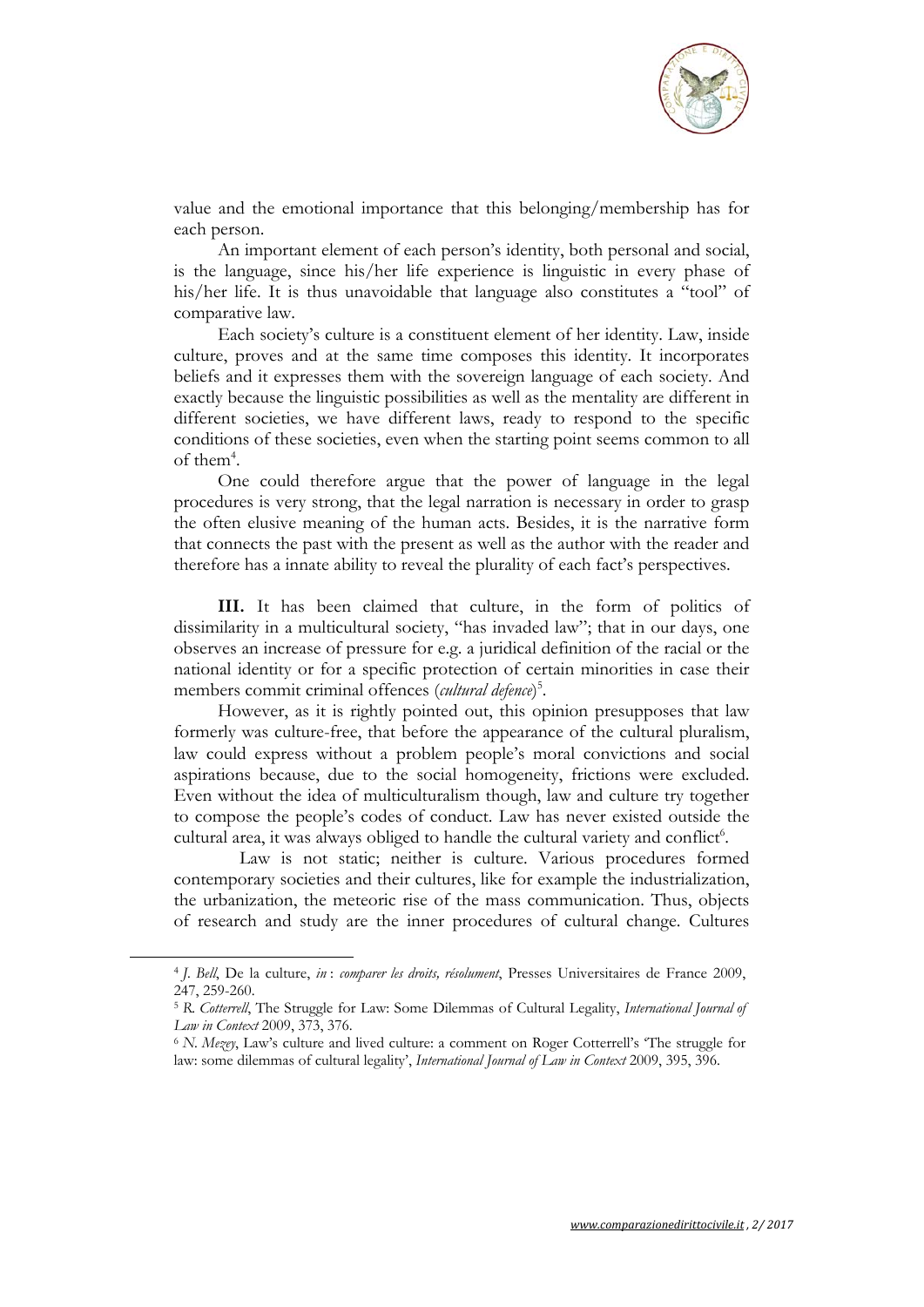

change, via a discourse with the powers of modernization of societies and it is exactly the way they change that anthropologists mainly study. Both anthropology and law – and both anthropology of law and comparative law – go along, incorporating complex conceptions of culture and legal theory<sup>7</sup>.

 Law is not static; its solutions circulate, are spread and provoke imitation. Besides, imitation is an important ally of uniformity. However, there are various kinds of uniformity. Thus, according to an opinion, the uniformity that is imposed as the result of an international agreement or of a transnational regulation puts a serious obstacle to the development and progress. This obstacle is even bigger when the uniformity is the result of a multilateral agreement that may not be reformed in the future and that is the result of a uniform decision taken by all the members, the most absurd and backward looking included<sup>8</sup>.

However, even those who support a more "conciliatory" attitude that would have as an aim the achievement of a certain unification of legal rules admit that the "Western intercultural arrogance" and her misconceptions were and are innumerable and destructive and remain a threat for comparative law's prestige. They know that each legal system has its "atmosphere" and that many legal issues in a legal system may be accurately understood only by someone who is really acquainted with the atmosphere and who has sacrificed much time and effort in order to get to know these issues with all their possible nuances<sup>9</sup>. They accept that the starting point for the comparatist should always be the respect to the national traditions, to the different cultures and ethics, and, in essence, to the diversity. They nevertheless claim that this respect in its absolute form could have – and according to them, had in the past, death as  $consequence<sup>10</sup>$ .

**IV.** As the great Italian jurist Rodolfo Sacco points out, science expands its field of research in the maximum grade. Especially as far as law is concerned, science does not limit herself in an isolated empirical knowledge, but strives to acquire as solid as possible knowledge, based on a big number of experiences, and juxtaposes experiences, counting the respective distances and drawing conclusions according to the concrete way by which these distances are coordinated. When a jurist works that way, we call him/her comparatist. Legal

<sup>&</sup>lt;sup>7</sup> M. Sunder, (Un)disciplined, *Political and Legal Anthropology Review* 26 (2003) 77 $\epsilon \pi$ .<br><sup>8</sup> R. Sacco, Diversity and Uniformity in the Law, 49 A.J.C.L. 177-178 (2001).<br><sup>9</sup> O. Lando, The Worries of a Comparatist, in: M

<sup>&</sup>lt;sup>10</sup> *V. Grosswald Curran*, On the Shoulders of Schlesinger: The Trento Common Core of European Law Project, *Eur.Rev.Pr.L.* 2003, 66, 77-78.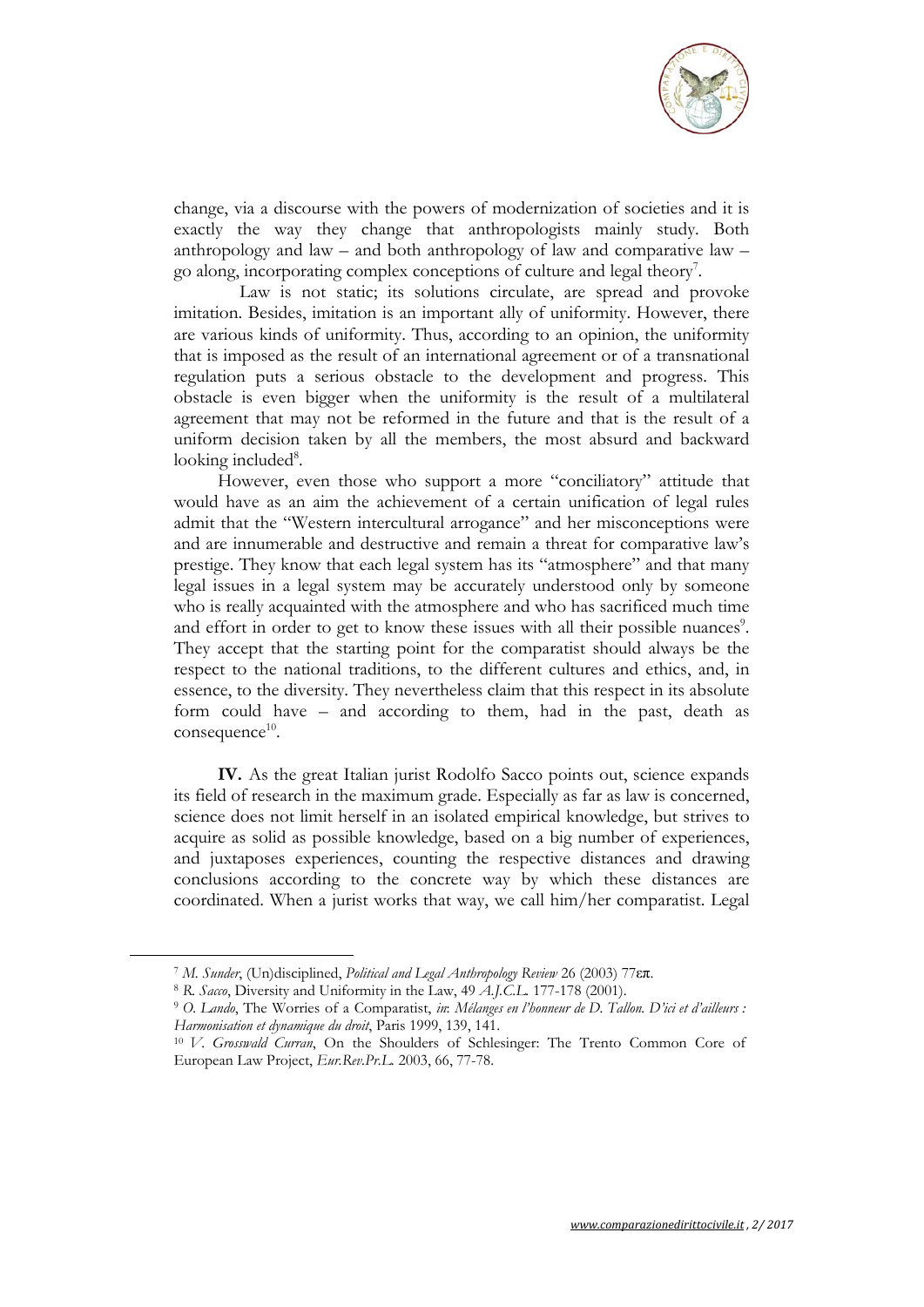

science, says Sacco, sustained a qualitative change when she learned to be comparative and for that reason she is in debt to comparison<sup>11</sup>.

In this trajectory, the comparatist has much to be taught by the anthropology of law, which also constitutes a comparative knowledge of laws. The difference between the anthropologist and the (traditional) comparatist is that the first studies the human beings, focusing on their dissimilarity, diversity, in order to get to know them as better as he/she can. Therefore, the anthropologist may teach the jurist that the dynamics of the official legal rule is not limited in the concretely chosen words, but it incorporates elements of its substratum, elements that often are not related at all to the legislator's will.

It is pointed out that when the comparatists turned their attention to the "other legal systems", as R. David had (somewhat disparagingly, one could argue) defined them, they were obliged to adapt the traditional methods of comparative law. Thus, a *deeply contextual approach*, enriched with the methods of history, sociology, anthropology and economics and based on extensive longlasting contacts with those societies as well as on the analysis of the primordial languages' material, is since long time ago the dominant tradition of comparative law in those territories. Especially the comparative legal studies that focus on the legal systems of Africa and Pacific Ocean are since long time ago closely connected with the anthropology of  $law<sup>12</sup>$ .

**V.** Maybe the more interesting declaration from the side of the advocates of the respect to the differences of laws – therefore of peoples and cultures too - is that the comparatist should allow the others to realize their dreams about the world <sup>13</sup> . That is, comparison must not have a unifying result but a multiplying one<sup>14</sup>. It must aim to the organization of the dissimilarity of the reasons that are expressed by various cultural configurations. According to this opinion, comparison presupposes and has as a consequence the primordial and fundamental quest of the difference<sup>15</sup>.

The contemporary comparatist is not afraid of differences and does not try to erase them in the legal regulations that he/she studies and compares; on the contrary, he/she tries to locate them, so that the conclusions that he/she will draw will be as reliable as possible.

<sup>&</sup>lt;sup>11</sup> R. Sacco, Antropologia giuridica. Contributo ad una macrostoria del diritto, Bologna 2007, 22-23.<br><sup>12</sup> A. Riles, Comparative Law and Socio-Legal Studies, in: The Oxford Handbook of Comparative

Law (ed. M. Reimann/R. Zimmermann), Oxford (2006) 2008, 775, 785-786.<br><sup>13</sup> B. *Malinowski*, Argonauts of the Western Pacific, London 1922, 25.<br><sup>14</sup> P. Legrand, What "Legal Transplants"?, *in: Adapting Legal Cultures* (ed. Oxford - Portland, Oregon 2001, 55, 67. 15 *M. Foucault*, Les mots et les choses, Paris 1966, 68.